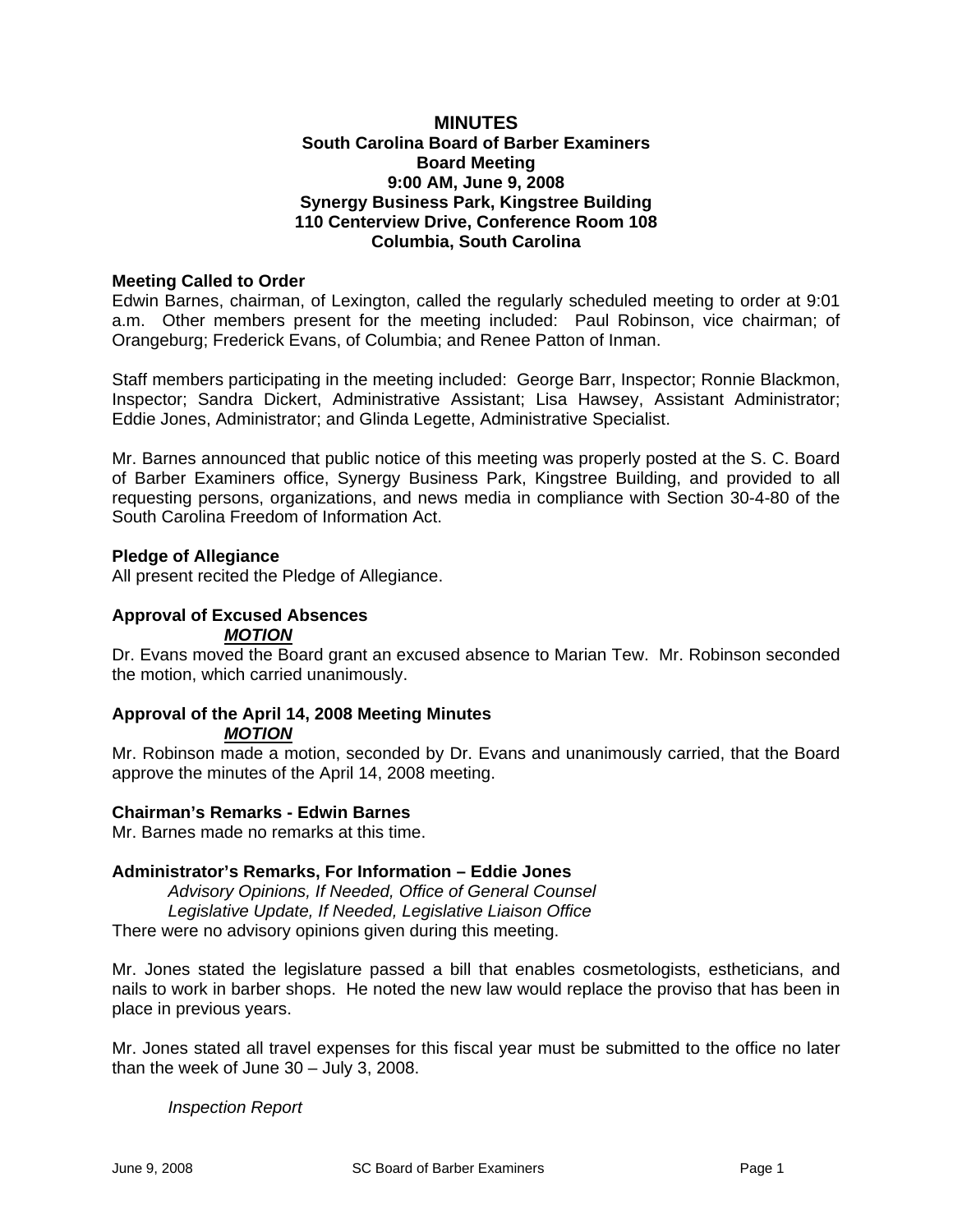The Board accepted the Inspection Report as information.

# *Approval of DRC Report*

# *MOTION*

Dr. Evans moved the Board approve the April 14, 2008 DRC Report. Mr. Robinson seconded the motion, which carried unanimously.

### **New Business**

Approval of Applications

*a. Karl A. Green* 

On April 8, 2008 the Board received a registered barber examination application from Karl Green. Mr. Green answered 'yes' to the question asking, "Have you been found guilty or entered a plea of nolo contendere for any crime in this or any other state?" His criminal history report, provided by SLED, reflects arrests and convictions involving drugs. Mr. Green was notified by letter dated May 2, 2008 that the Board would review his application during this meeting and that he should appear to answer questions from the meeting.

Karl Green served thirty-four months in prison (February 2004 to November 2006) for the 2003 arrest of selling crack cocaine and is not currently on probation or parole. He has paid his debt to society and is now trying to change his life. None of the violations occurred in or near a barber shop. He received his barber training at Harley's Barber College.

### *MOTION*

Dr. Evans made a motion, seconded by Mr. Robinson and unanimously carried, that the Board grant Mr. Green approval to take the exam, and upon successful completion, be granted a license, and that the license be placed in probation for a period of one year during which time he must submit a SLED Report to the Board at his own expense.

# *b. Tory Hopkins*

On May 30, 2008 the Board received a registered barber examination application from Tory Hopkins. Mr. Hopkins answered 'yes' to the question asking, "Have you been found guilty or entered a plea of nolo contendere for any crime in this or any other state?" His criminal history report, provided by SLED, reflects arrests and convictions which includes drugs and forgery. Mr. Hopkins was notified by letter dated June 2, 2008 that the Board would review his application during this meeting and that he should appear to answer questions from the members.

In his early twenties Tory Hopkins stayed in the streets which resulted in trouble. He stayed out of trouble for the most part for approximately ten years and was then arrested for drug conspiracy in 2001. He served four years for a gun charge and is currently serving probation from which he will be released in August 2008. None of the violations took place in or near a barber shop. He completed OJT at Bryson's Barber Shop.

### *MOTION*

Mr. Robinson made a motion, seconded by Dr. Evans and unanimously carried, that the Board allow Mr. Hopkins to take the examination and, upon successful completion, be granted a license, which is to be immediately placed in probation for two years, during which time he submit a SLED report to the Board at his own expense on an annual basis. He must appear before the Board if there are any violations in that two year period.

### *c. LeRoy Freddie Jackson*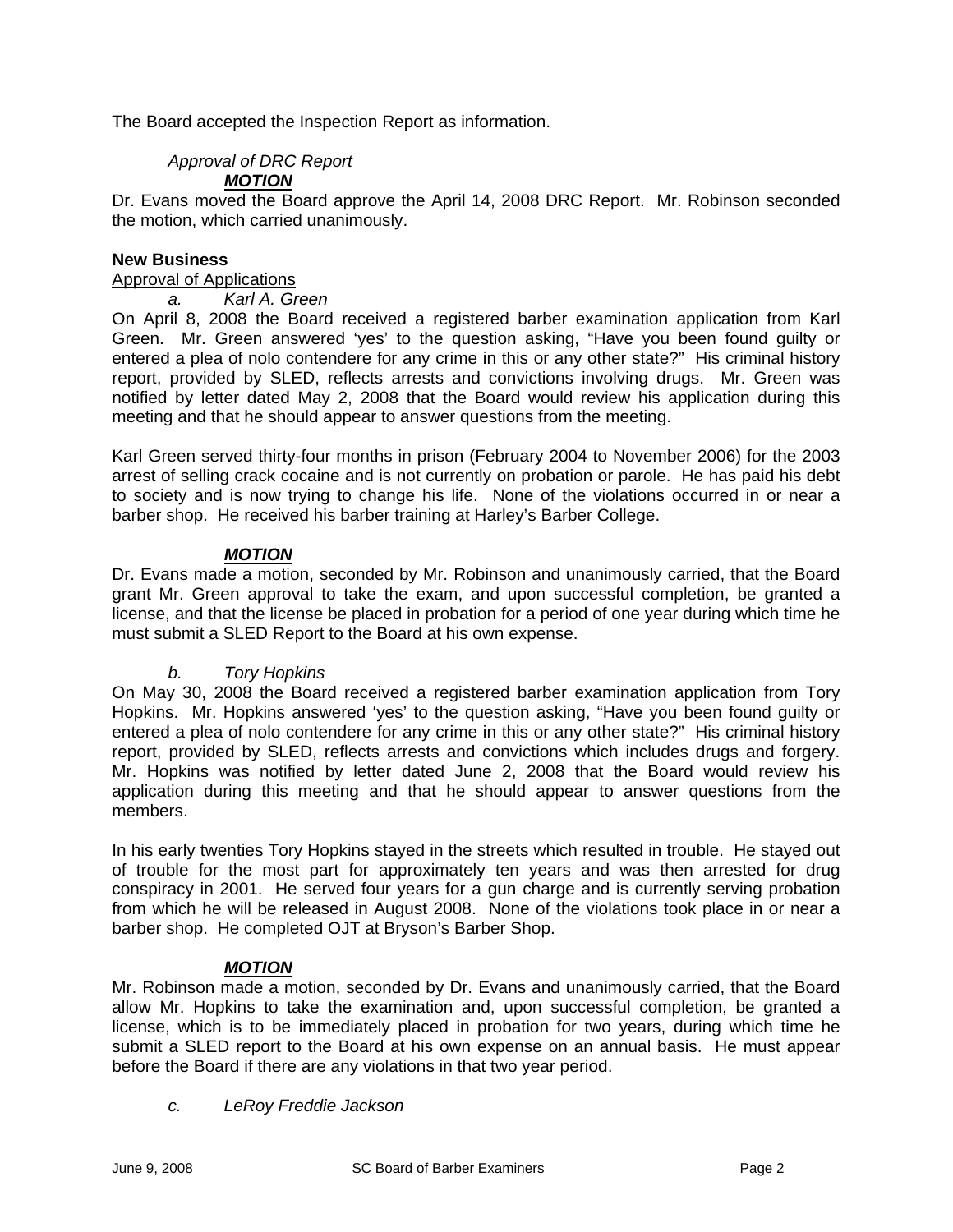LeRoy Freddie Jackson appeared before the Board during the February 2006 meeting. During that meeting the Board voted to allow Mr. Jackson to sit for the exam and upon successful completion, be granted a license, which was to be immediately placed under probation for two years during which time he was to provide the Board with a SLED report, at his own expense, on an annual basis. On May 7, 2008 Mr. Jackson submitted an updated SLED report which reflected that the financial transaction card theft reported on his SLED report submitted in 2006 was still unresolved.

# *MOTION*

Dr. Evans made a motion, seconded by Mr. Robinson and unanimously carried, that the Board not make any decision in regard to Mr. Jackson's license at this time since the financial transaction card theft matter on his criminal history report had not yet gone through the court system.

Dr. Evans stated he had made the initial motion in February 2006 to grant licensure for Mr. Jackson.

# *d. David A. Little*

On April 30, 2008 the Board received a registered barber examination application from David A. Little. Mr. Little answered 'yes' to the question asking, "Have you been found guilty or entered a plea of nolo contendere for any crime in this or any other state?" His criminal history report, provided by SLED, reflects arrests and convictions involving drugs and assault and battery of a high and aggravated nature. Staff notified Mr. Little by letter dated May 2, 2008 that the Board would review his application during this meeting and that he should attend the meeting to answer questions from the members.

David A. Little appeared before the Board at this time. He was arrested for selling drugs within proximity of a school occurred because he lived approximately one and one-half miles from a school, although he was not selling drugs to children. He was released from prison on November 1, 2006. He is currently serving a two year probation which ends October 31, 2008. None of the violation occurred in a barber shop. He received his barber training from Makins New Creations.

### *MOTION*

Mr. Robinson made a motion, seconded by Ms. Patton and unanimously carried, that the Board allow Mr. Little to take the examination and, upon successful completion, be granted a license which is to be immediately placed on one year probation during which time he is to provide the Board with a SLED report at his own expense. He must appear before the Board if there are any violations in that one year period.

### *e. Ernest D. Mitchell*

On April 29, 2008 the Board received a master hair care examination application from Ernest D. Mitchell. Mr. Mitchell answered 'yes' to the question asking, "Have you been found guilty or entered a plea of nolo contendere for any crime in this or any other state?" Mr. Mitchell's criminal history report, provided by SLED, reflects arrests and convictions involving common law/strong arm robbery, drugs, and breaking and entering into a vehicle. Mr. Mitchell was notified by letter dated May 2, 2008 that the Board would review his application during this meeting and that he should appear to answer questions from the members.

Ernest Mitchell got into trouble when he was younger and is now turning his life around. He is a family man and is getting married in April 2009. He is not currently on probation. The last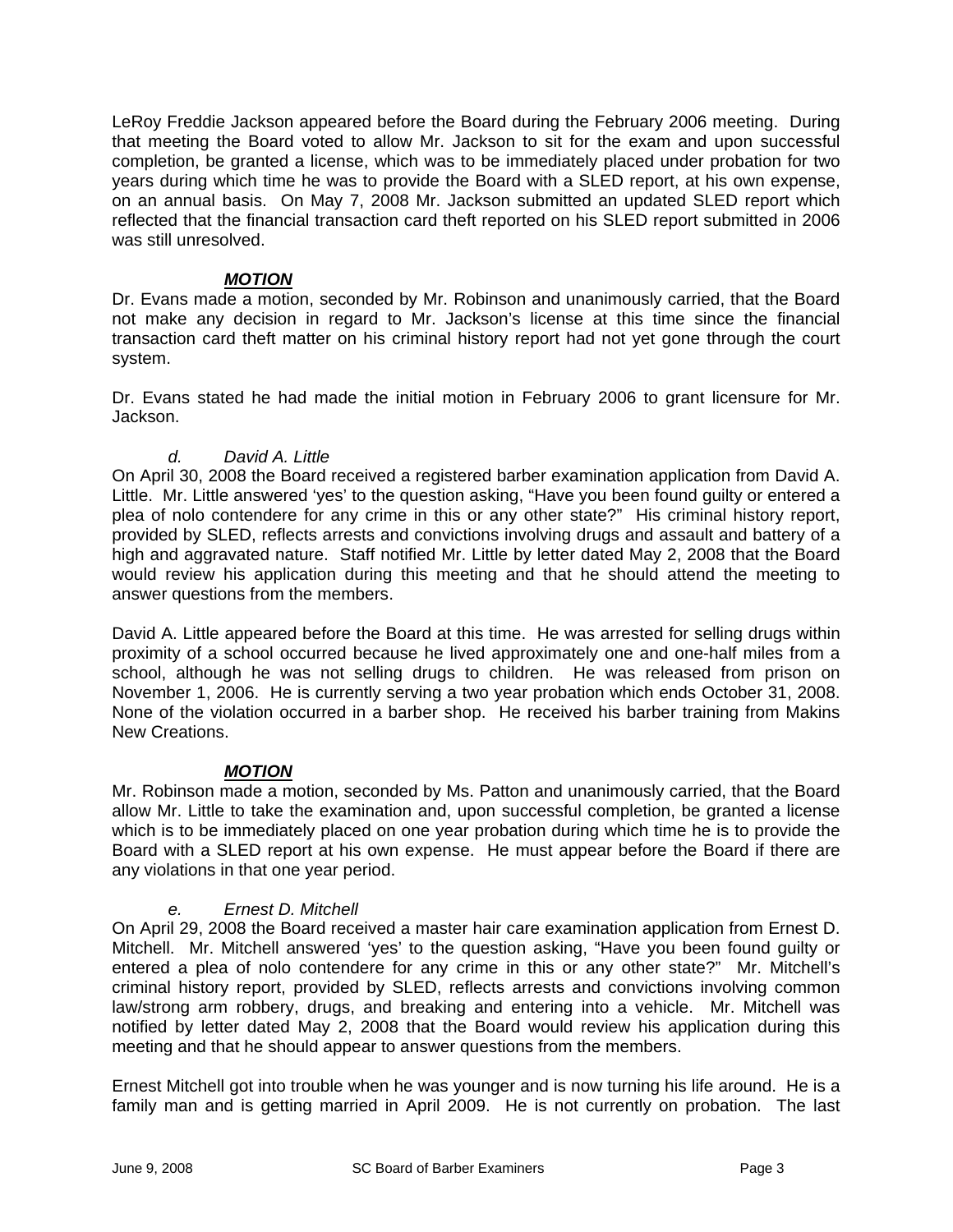criminal domestic violence charge was dismissed. None of the violations occurred in a barber shop. He was charged with contempt of court as a result of not appearing because he was incarcerated at the time and is working to get that charge cleared. He completed his barber training at Top of the Line Barber College, where he graduated with honors.

# *MOTION*

Mr. Robinson made a motion, seconded by Dr. Evans and unanimously carried, that the Board allow Mr. Mitchell to take the exam, and upon successful completion, be granted a license which is to be immediately placed on probation for six months.

# *f. Lonnie E. Partlow*

On February 22, 2008 the Board received a registered barber examination application from Lonnie E. Partlow. Mr. Partlow answered 'yes' to the question asking, "Have you been found guilty or entered a plea of nolo contendere for any crime in this or any other state?" Mr. Partlow's criminal history report, provided by SLED, reflects arrests and convictions for driving under suspension, receiving stolen goods, and fraudulent check(s). Mr. Partlow was notified by letter dated June 3, 2008 that the Board would review his application during this meeting and he should attend the meeting to answer questions from the members.

Mr. Partlow did not attend this meeting and the Board took no action on the application.

Mr. Barnes expressed concern over the number of applicants with criminal histories.

# Approval of Third Student Permit

#### *a. Dennis Alexander*

On April 24, 2008 the Board received a request for a third student permit from Dennis Alexander. In a letter dated May 2, 2008 staff notified Mr. Alexander that the Board would review his request during the June 9, 2008 meeting and that he should attend the meeting to discuss this matter with the members.

Dennis Alexander did not attend this meeting and the Board took no action on the request.

# *b. John Anthony Cook, II*

On February 7, 2008 the Board received a letter from John Cook. Mr. Cook's letter states he first trained under Henry Jenkins at East End Barber Shop, then used his second permit to train under Catherine Kelly. The letter states he was enrolled in the barber program at Denmark Technical College. He is seeking a third student permit to complete his hours. Mr. Cook was notified by letter dated May 2, 2008 that the Board would review his request during this meeting and asked that he attend the meeting to answer questions from the members.

John Cook began his OJT at East End Barber Shop and worked there for approximately four to five months. He saw what he felt was an opportunity for advancement to work under Catherine Kelly and he and his cousin moved from Beaufort to Columbia. However, after a couple of months they were unable to pay for gas, the \$175 booth renter fee, and \$4,000 instructor fee. They notified Ms. Kelly of their decision to have her dismiss them. He could not locate his copies of the monthly reports and does not know the number of hours he has currently. He would like to complete his training at East End Barber Shop. He also attends South Carolina State University and is majoring in Political Science/Public Administration. He was enrolled in and attended classes in the barber program at Denmark Technical College; however, he could no longer attend there without obtaining a student permit. He did not earn hours at Denmark Technical College since he did not have a student permit.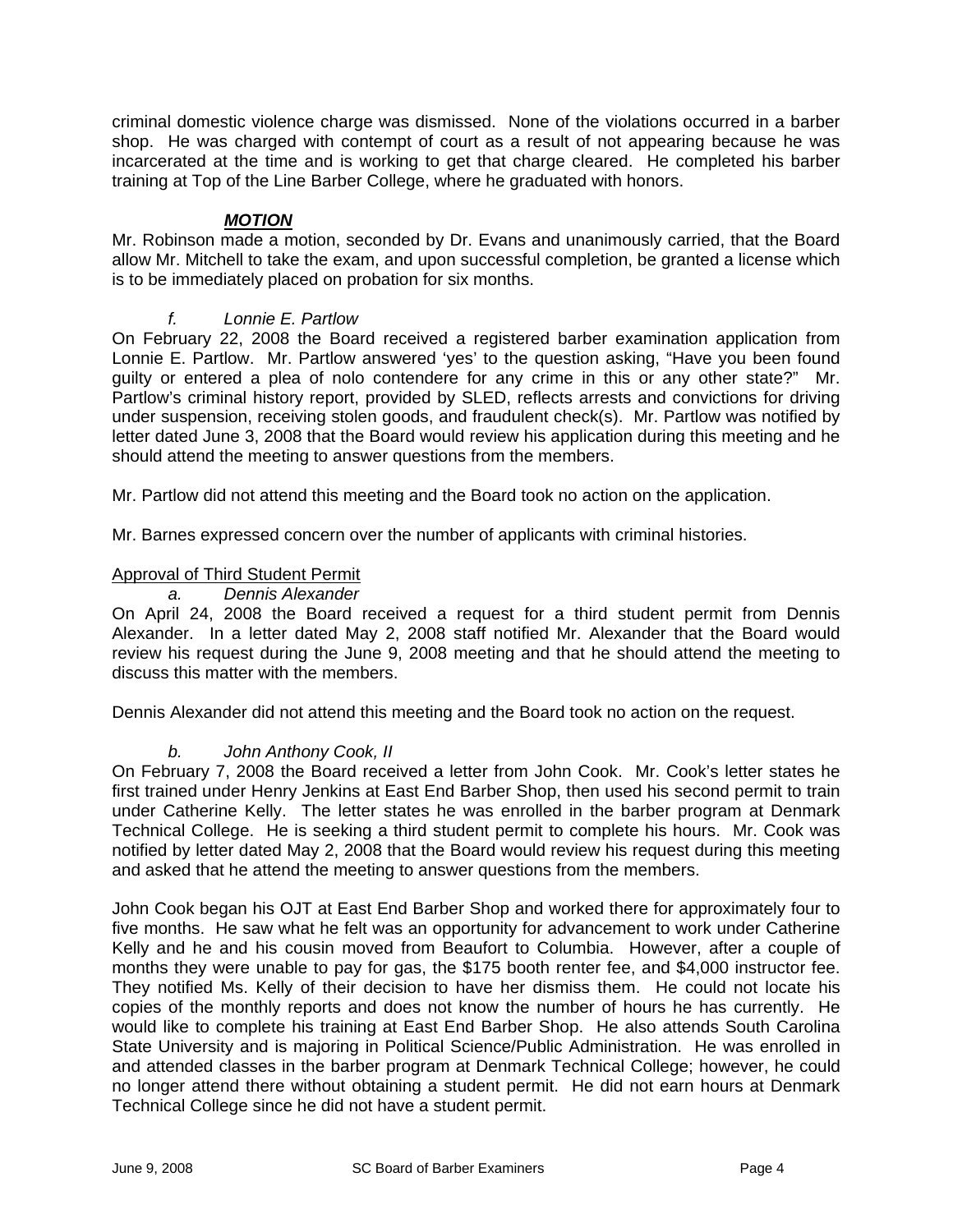# *MOTION*

Dr. Evans made a motion, seconded by Mr. Robinson and unanimously carried, that the Board grant Mr. Cook a third student permit.

## Approval of Hair Braiding Course

*a. Anthony Sellers*

On April 28, 2008 the Board received an outline of a proposed six hour hair braiding course from Anthony Sellers. Mr. Sellers was notified by letter dated May 8, 2008 that the Board would review his outline during this meeting and asked that he attend the meeting to answer questions from the members

Anthony Sellers appeared before the Board at this time.

Mr. Robinson stated Mr. Sellers' outline lacks instruction on fees/renewal and statutory requirements for hair braiders. He also noted that any references to *Milady's Standard Professional Barber Course Management* should be removed as it would give the impression to the hair braiders that they would be licensed instead of registered as hair braiders. He suggested Mr. Sellers review the class guidelines located on the Board's web page or that he contact staff for an outline. He also stated Mr. Sellers could submit the revised course outline for the Board's review during the August 2008 meeting and that he must also appear during that meeting.

# Approval of Barber School

### *a. B & S Barber School, Rorlanda Gilmore, Owner*

On May 21, 2008 the Board received a barber school application from B & S Barber School which included the hours of operation, a hand drawn schematic, and a course outline. The proposed school would be located on Two Notch Road in Columbia.

Mr. Gilmore owns two barber shops, which would be managed by his partner during the time he is teaching in the school. He has been licensed as an instructor for approximately two years. He would serve his customers after school hours.

### *MOTION*

Mr. Robinson made a motion, seconded by Dr. Evans and unanimously carried, that the Board approve the school pending favorable inspection.

# **Public Comments**

Claire Carter and Mary Rock of Greenville Technical College spoke to the Board in regard to the possibility of a barber program through the school.

# **Executive Session**

### *MOTION*

Dr. Evans made a motion, seconded by Mr. Robinson and unanimously carried, that the Board enter executive session.

#### **Return to Public Session** *MOTION*

Dr. Evans made a motion, seconded by Mr. Robinson and unanimously carried, that the Board return to public session.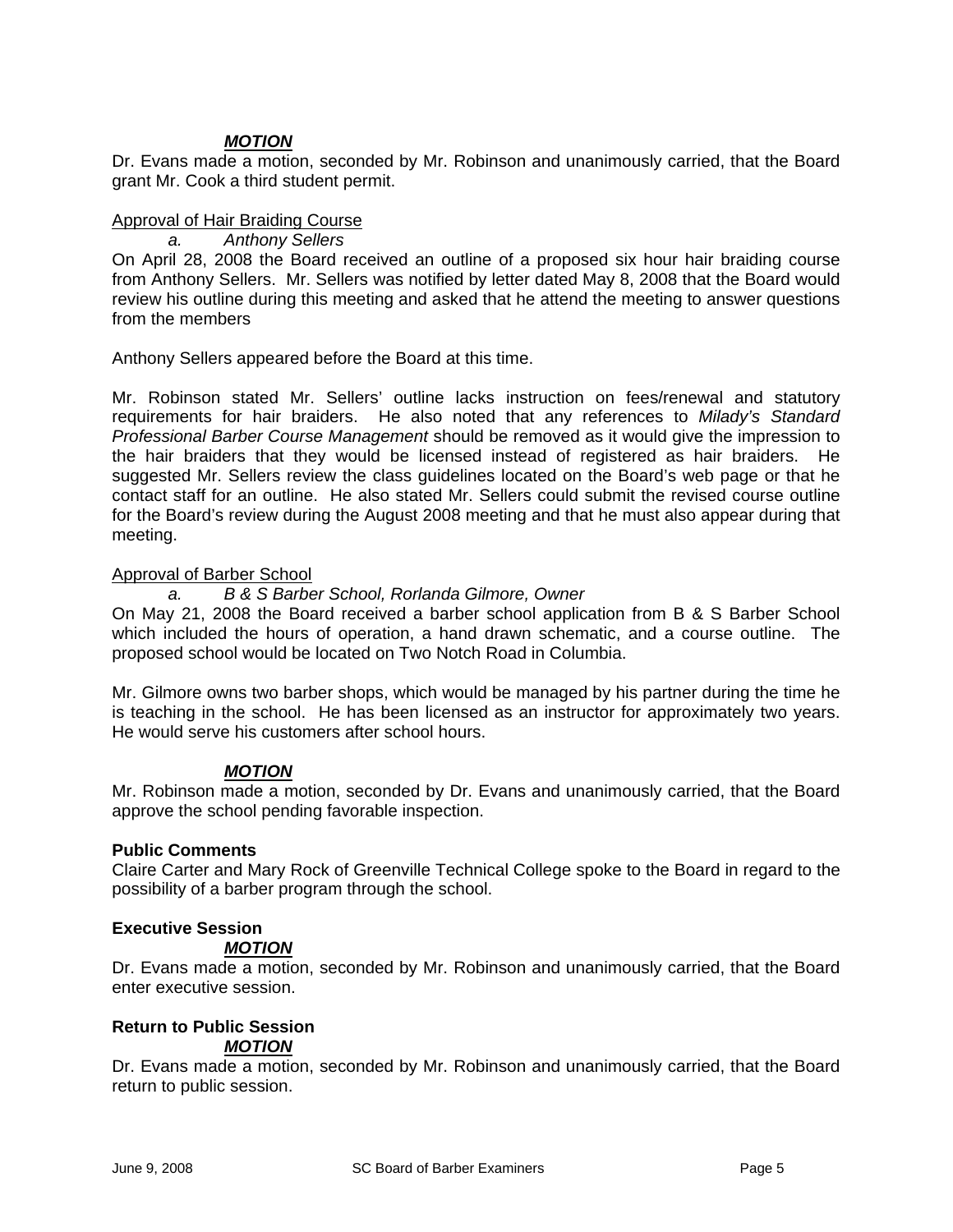Mr. Barnes noted for the record that no official action was taken during executive session.

# **Election of Officers**

# *MOTION*

Dr. Evans made a motion, seconded by Ms. Patton and unanimously carried, that the current slate of officers remain in place.

## **Adjournment**

## *MOTION*

There being no further business to be discussed by the Board at this time, Mr. Robinson made a motion that the meeting be adjourned. Dr. Evans seconded the motion, which carried unanimously.

The June 9, 2008 meeting of the Board of Barber Service adjourned at 11:25 a.m.